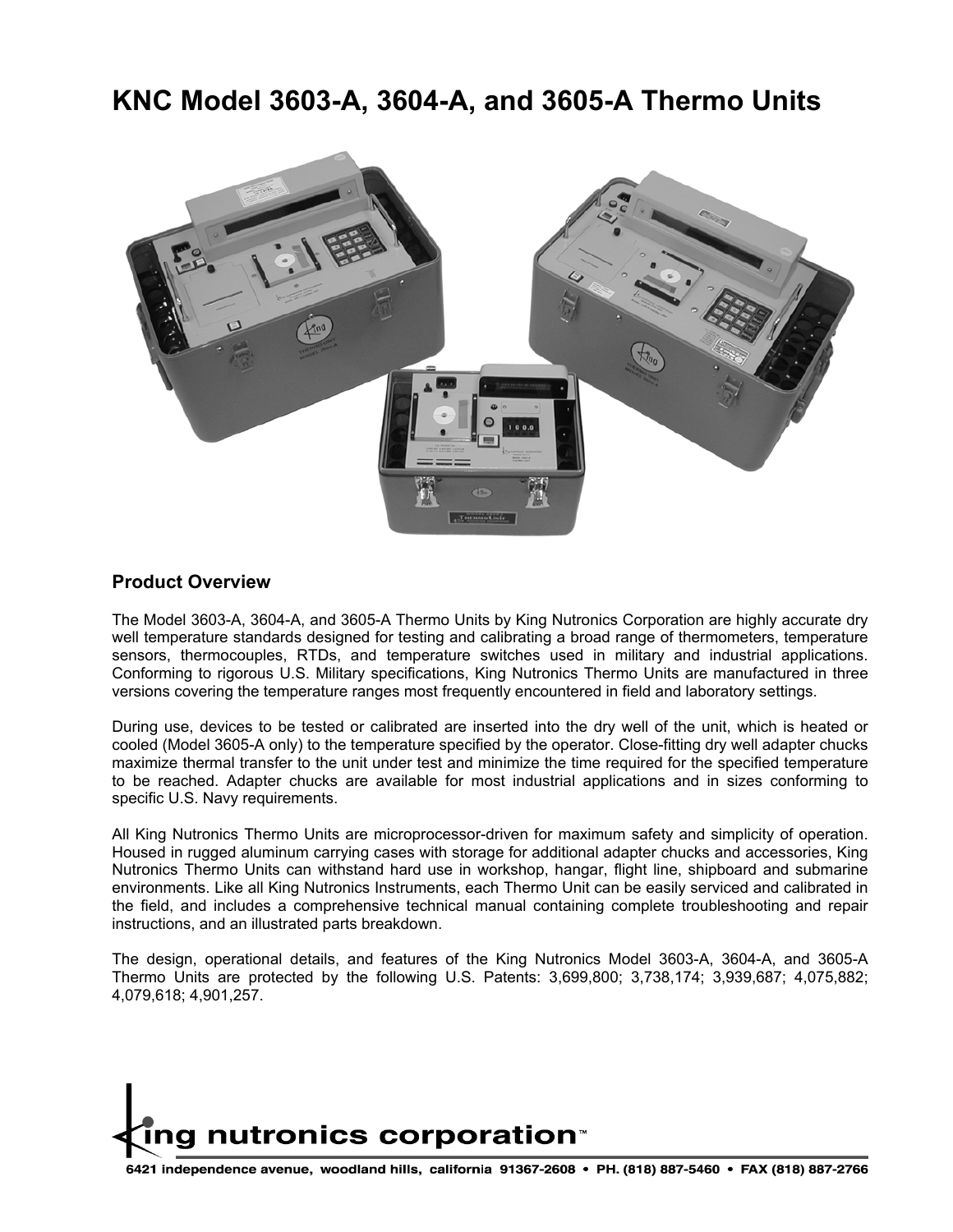### **Model 3603-A Thermo Unit (100°F to 600°F)**

Smallest of the Thermo Units manufactured by King Nutronics Corporation, the Model 3603-A is an easy to use self-contained instrument designed to generate, control, measure, and display temperatures from 100°F to 600°F, with an accuracy of ±0.5°F throughout its operating range. The Model 3603-A thermo unit weighs only 12.5 lbs., and is housed in a rugged, compact 11" x 7" x 10" aluminum case, making for easy transport to remote job sites.

A simple ON/OFF switch and a push-button temperature selector control all functions. The measured temperature and other status information is shown on the 16-character digital display.

Four adapter chucks are furnished with the Model 3603-A in the following bore diameters: 1/4", 3/8", 7/16", and 9/16". Other bore diameters are available upon request.





#### **Model 3604-A Thermo Unit (100°F to 1200°F)**

The Model 3604-A Thermo Unit by King Nutronics Corporation is a self-contained portable dry well temperature calibration system designed to generate, control, measure, and display temperatures from 100°F to 1,200°F, with an accuracy exceeding ±0.15% or ±0.8°F of the setpoint value, whichever is greater, throughout its operating range.

Incorporating an IEEE-488/GPIB bus, the Model 3604-A Thermo Unit can be operated from a remote terminal using simple commands, or via the user-friendly front panel keypad and display. A convenient built-in dot-matrix printer generates hard copies of test and calibration data.

Two configurations of the Model 3604-A Thermo Unit are available. Part No. 3604A-1-1 includes four adapter chucks in the following bore diameters: 1/4", 3/8", 7/16", and 9/16".

Part No. 3604A-1-101 includes 12 adapter chucks conforming to specific U.S. Navy requirements. Compartments in the carrying case permit up to a dozen adapter chucks to be stored and transported with the instrument.

Each Model 3604-A Thermo Unit also includes an accessory kit containing a dial caliper, a continuity tester, adapter chuck handling tools, an adapter chuck for standard glass thermometers, and an assortment of spare parts. All accessories and parts are stored in the case lid for convenience.

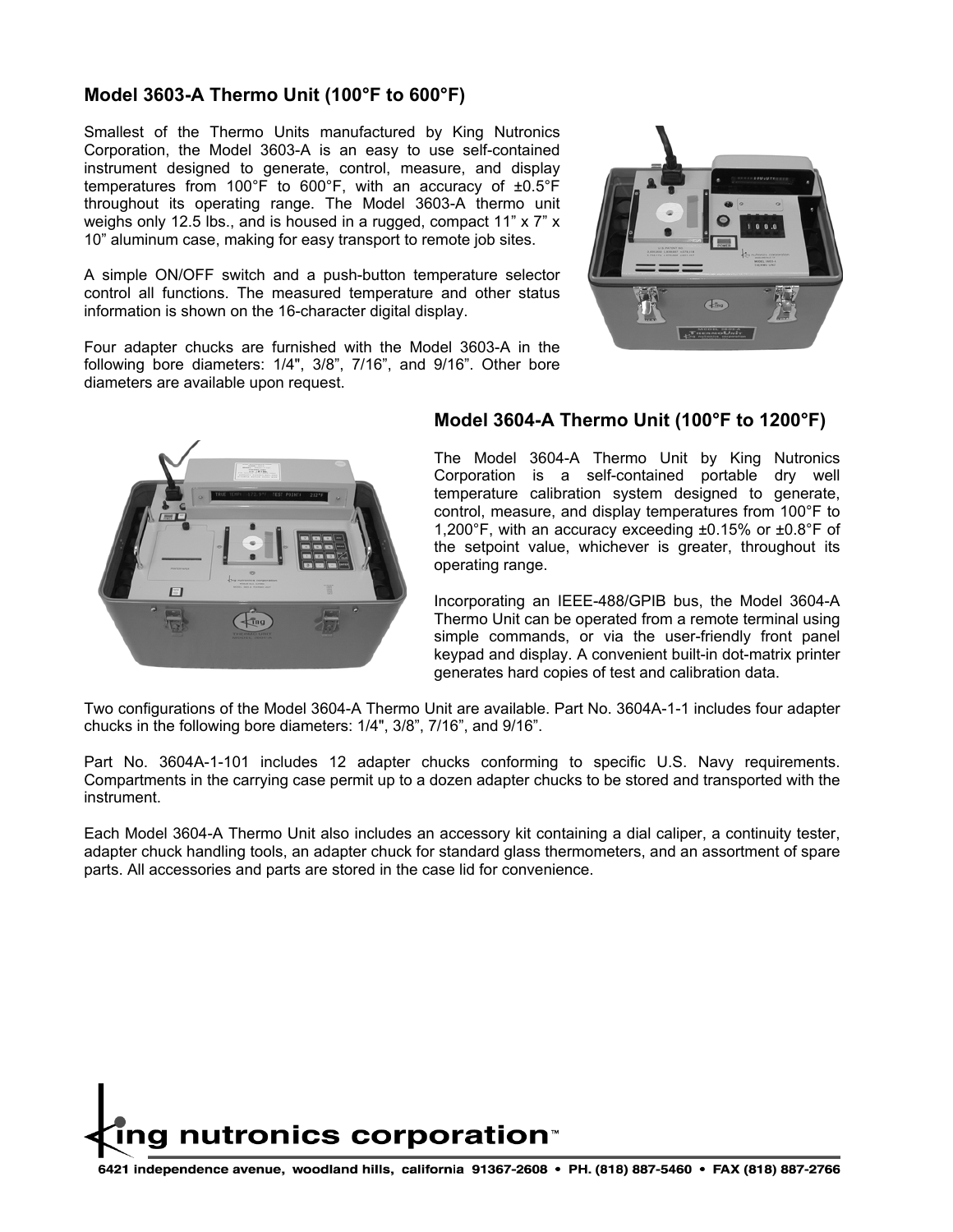### **Model 3605-A Thermo Unit (-40°F to 250°F)**

The Model 3605-A Thermo Unit by King Nutronics Corporation is a self-contained portable dry well temperature calibration system based on a Peltier element, which permits the generation and control of temperatures from –40°F to 250°F, with an unsurpassed accuracy of ±0.5°F throughout its operating range.

Incorporating an IEEE-488/GPIB bus, the Model 3605-A Thermo Unit can be operated from a remote terminal using simple commands, or via the user-friendly front panel keypad and display. A convenient built-in dot-matrix printer generates hard copies of test and calibration data.



Two configurations of the Model 3605-A Thermo Unit are available. Part No. 3605A-1-1 includes four adapter chucks in the following bore diameters: 1/4", 3/8", 7/16", and 9/16". Part No. 3605A-1-101 includes 12 adapter chucks conforming to specific U.S. Navy requirements. Compartments in the carrying case permit up to a dozen adapter chucks to be stored and transported with the instrument.

Each Model 3605-A Thermo Unit also includes an accessory kit containing a dial caliper, a continuity tester, adapter chuck handling tools, an adapter chuck for standard glass thermometers, and an assortment of spare parts. All accessories and parts are stored in the case lid for convenience.

| <b>Characteristics</b>    | <b>Specifications</b>                           |                                    |                                    |  |
|---------------------------|-------------------------------------------------|------------------------------------|------------------------------------|--|
| Model No.                 | 3603-A                                          | 3604-A                             | 3605-A                             |  |
| <b>Temperature range</b>  | 100 $\degree$ F to 600 $\degree$ F              | 100°F to 1,200°F                   | -40 $\degree$ F to 250 $\degree$ F |  |
|                           | (38 $^{\circ}$ C to 315 $^{\circ}$ C)           | (38°C to 649°C)                    | (-40°C to 121°C) $^1$              |  |
| <b>Accuracy</b>           | $\pm 0.5$ °F                                    | $\pm 0.8$ °F from 100°F to 600°F   | $+0.5$ °F                          |  |
|                           | throughout range                                | $±0.15%$ of setpoint               | throughout range                   |  |
|                           |                                                 | $>600^{\circ}$ F                   |                                    |  |
| <b>Resolution:</b>        |                                                 |                                    |                                    |  |
| <b>Test mode</b>          | $0.1^\circ$                                     | $0.1^\circ$                        | $0.1^\circ$                        |  |
| <b>Calibration</b>        | $0.01^\circ$                                    | $0.01^\circ$                       | $0.01^\circ$                       |  |
| <b>Setpoint stability</b> | $\pm 0.15$ °F                                   | $\pm 0.15$ °F                      | $\pm 0.15$ °F                      |  |
| <b>Stabilization time</b> | 14 min. max, 75°F to 300°F                      | 30 min. max for a $1,100^{\circ}F$ | 30 min. max for a $60^{\circ}$ F   |  |
|                           | 23 min. max, $75^{\circ}$ F to 600 $^{\circ}$ F | change from ambient temp.          | change from ambient temp.          |  |
| <b>Well uniformity</b>    | $\pm 0.3$ °F                                    | $\pm 0.5$ °F                       | $±0.5^{\circ}$ F                   |  |

#### **Performance Specifications**

 $1$  100°F below ambient temperature